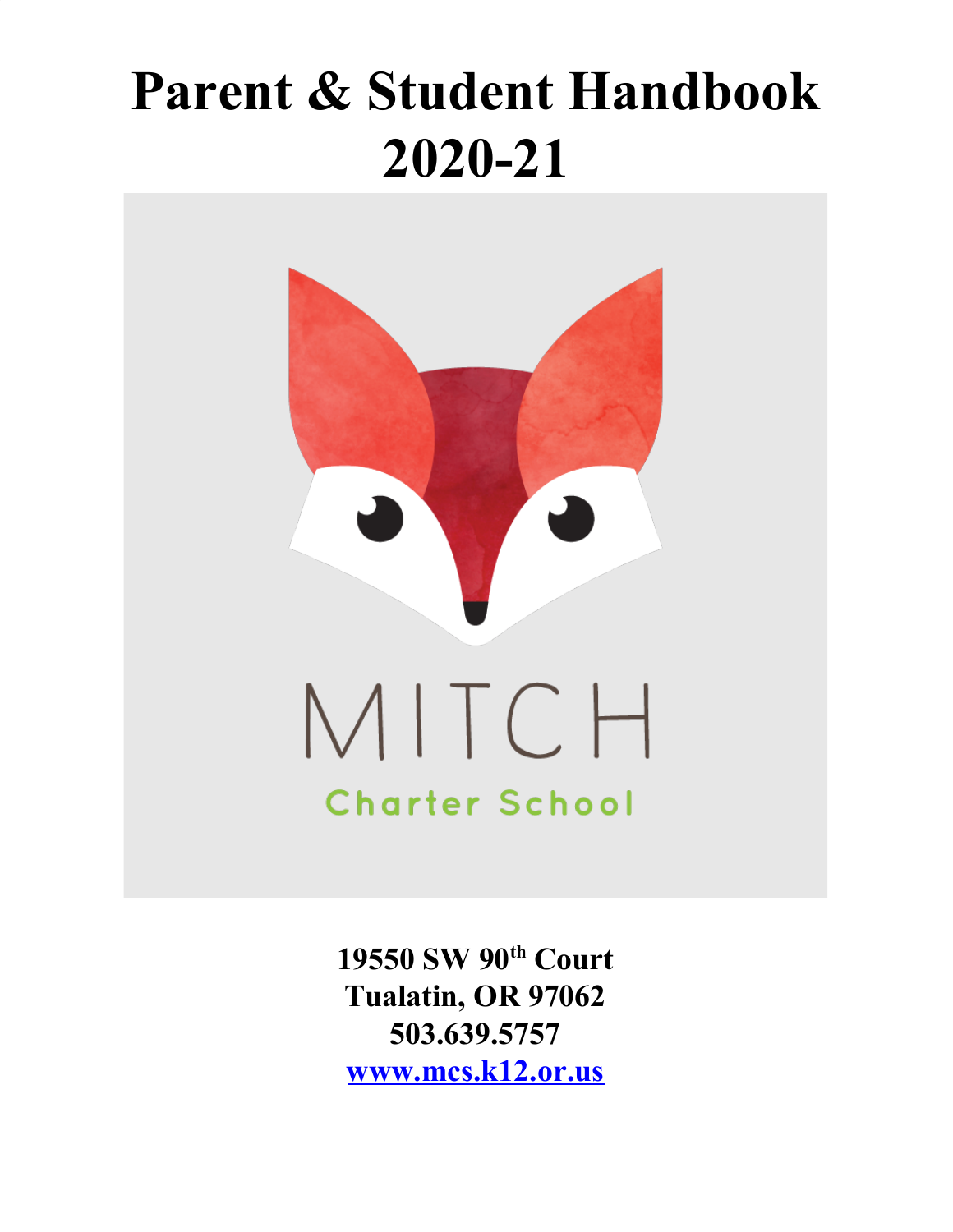# **GENERAL INFORMATION (text highlighted in yellow indicates change when in distance learning DL)**

#### *School Hours*

School is in session Monday through Friday, 7:45a.m. - 2:30 p.m. During Distance Learning, school is in session 8:00-2:20.

#### *School Office Hours*

All school business should be conducted during the regular business hours: Monday through Friday, 7:30a.m. – 3:00p.m. During DL the open office hours are 8-3.

#### *Visitors and Volunteer Protocol*

All visits and volunteering must be pre-arranged with school staff or teachers. For safety, all visitors and volunteers are required to enter and exit the building through the main entrance and report to the school office upon arrival and departure. A "Visitor" or "Volunteer" badge must be worn at all times while on campus.

Students not enrolled are not permitted to visit unless accompanied by an adult.

#### *Lost and Found Items*

MITCH Charter School is not responsible for lost items. Students are reminded to check the lost and found for any missing items. Items such as lunchboxes, water bottles and clothing not marked with the student's name are donated to charity at the end of each quarter.

#### *Messages*

Should a parent need to get an important message to one of the students they can do that by calling or emailing the school office.

#### *Extra-Curricular Activities and Absences*

Students who are absent for any part of the school day may not participate in after school activities or clubs on that day.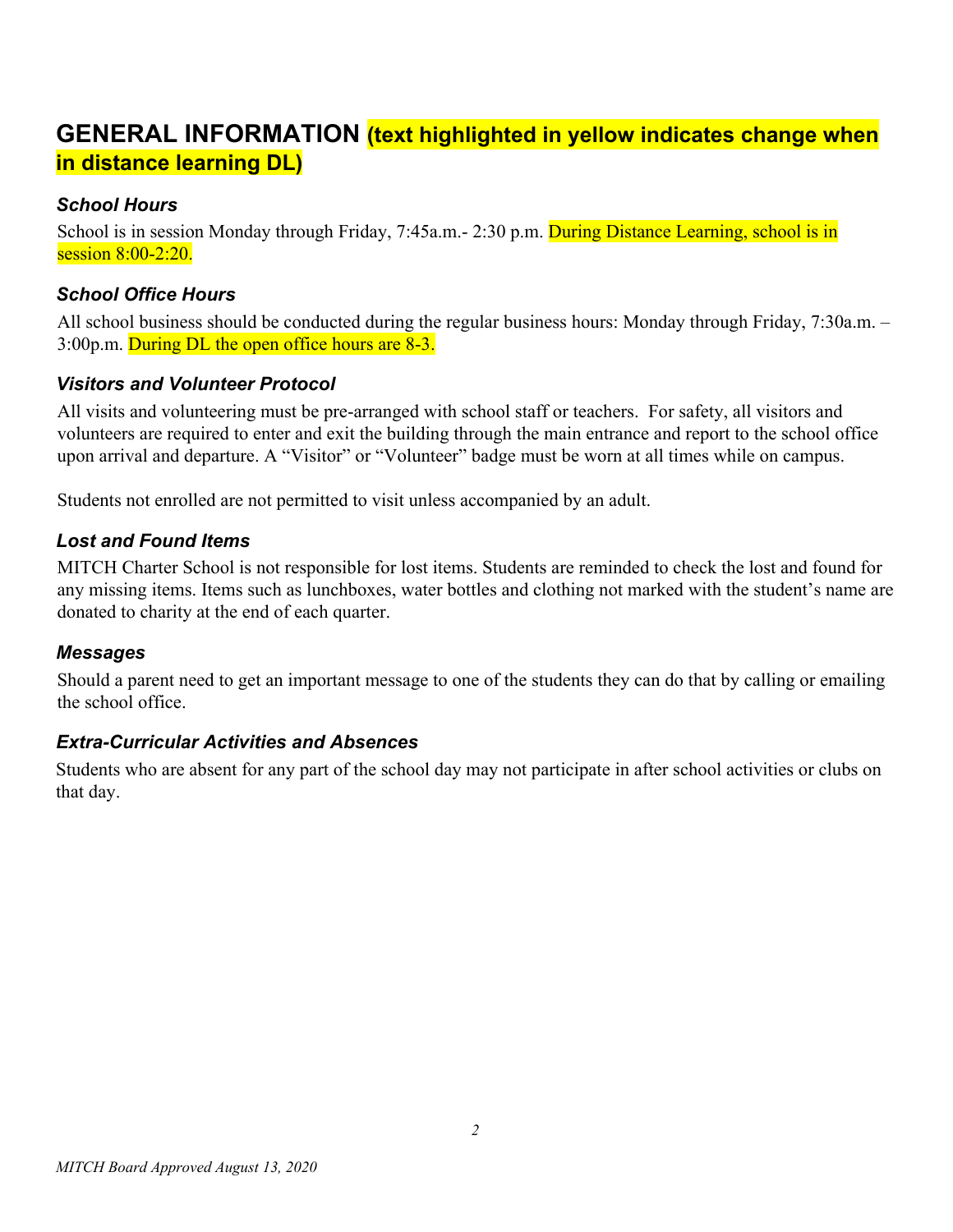# **PURPOSE**

# *MITCH Vision & Mission*

MITCH Charter School, a place where every child excels academically, with agriculture fully integrated throughout our curriculum.

Our mission is to teach a coherent, cumulative, and content-specific curriculum in language arts, history, geography, math, science, the arts, and agriculture so that our students become literate, knowledgeable, and confident leaders serving our community, nation, and world.

## *Philosophy*

We believe students learn best when excellent teachers teach a coherent curriculum fully supported by a strong parent community.

We believe the integrated use of visual, auditory, verbal, and motor-cognitive skills during skill & content instruction is essential to student learning.

We believe students learn by building knowledge upon knowledge when instructed in a purposefully sequential program.

We believe integrating authentic, agriculture-based content as the context in which we teach our core curriculum improves student achievement.

# *The MITCH Goal*

It is our goal for 100% of our students to meet or exceed the Common Core State Standards grade benchmarks as measured through the standardized assessments established by the Oregon Department of Education without teaching to the tests.

## *School History & Scope*

MITCH is founded on a passion for academic excellence. MITCH started in 2002 as a K-3 school; today we teach kindergarten through 5th grade. Our elementary school teaches the Core Knowledge curriculum of English, History & Geography, Visual Arts, Music, Mathematics, and Science supplemented with Physical Education and Agriculture.

## *Charter Contract*

MITCH Charter School is granted a charter to operate a single public school located within the boundaries of and in conjunction with the Tigard-Tualatin School District. Our current charter expires in June 2023.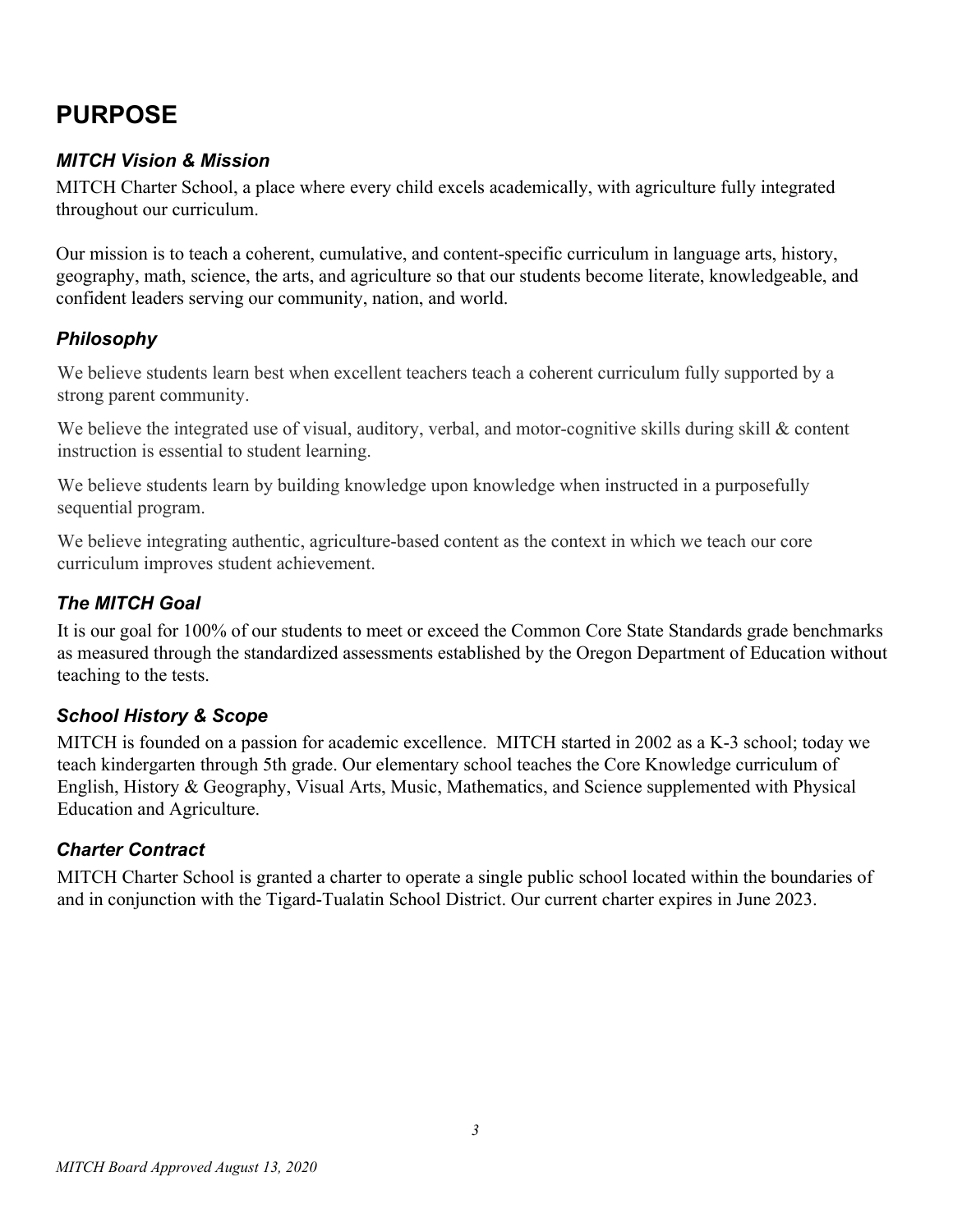# **ACADEMICS**

# *Curriculum*

MITCH Charter School teaches E.D. Hirsch, Jr's *Core Knowledge Sequence* as a guide for a rigorous, sequential, structured curriculum designed to give all children the advantage of a solid foundation in core academics.

- Solid knowledge in constitutional government, world history, geography, essentials of math, oral and written expression, masterpieces of art and music, classical poems and stories;
- Sequenced learning with knowledge building upon knowledge;
- Specific important knowledge in core academics;
- Shared knowledge needed in a literate culture.

## *Language Arts*

MITCH Charter School teaches the Codebreaker, an Orton Gillingham-based phonics program for Language Arts. This program accelerates learning for every child in the classroom. The Codebreaker program uses multi-sensory, direct, and Socratic instruction to keep all children focused and active while ensuring that each child is given an equal and optimal opportunity to learn. This program demands excellence, therefore requires practice and support at home.

#### *Math*

MITCH Charter School teaches Eureka Math. Eureka Math is a curriculum that is aligned to the Common Core standards. It teaches the WHY, not just the HOW of solving math problems. Teachers meet individual skill needs in their classrooms with small group and individual attention, remediation, and enrichment.

# *Conferences*

Parent/teacher conferences are held three times throughout the year. Parents will be given ample time to sign up for a conference and are expected to participate in all conferences.

# *Grading Scale*

K-3<sup>rd</sup> Grades  $E =$  Exceeds Grade Level Expectations, 95% and above M = Meets Grade Level Expectations, 72% - 94.99%  $D = Does Not Meet Grade Level Expectations, 0 - 71.99%$  $N/A = Not Yet Assessed$ 

 $\frac{4^{\underline{th}} - 5^{\underline{th}}$ , &  $8^{\underline{th}}$  Grades

100-90% A Excellent 89-80% B Superior 79-70% C Satisfactory 69-60% D Improvement Needed 59-0% F Unsatisfactory

It should be noted that the grades which use the A-F Scale also use the E/M/D scale for the social development and successful learner characteristics.

# *Report Cards and Progress Reports*

Progress reports are quarterly while official report cards are based on semesters.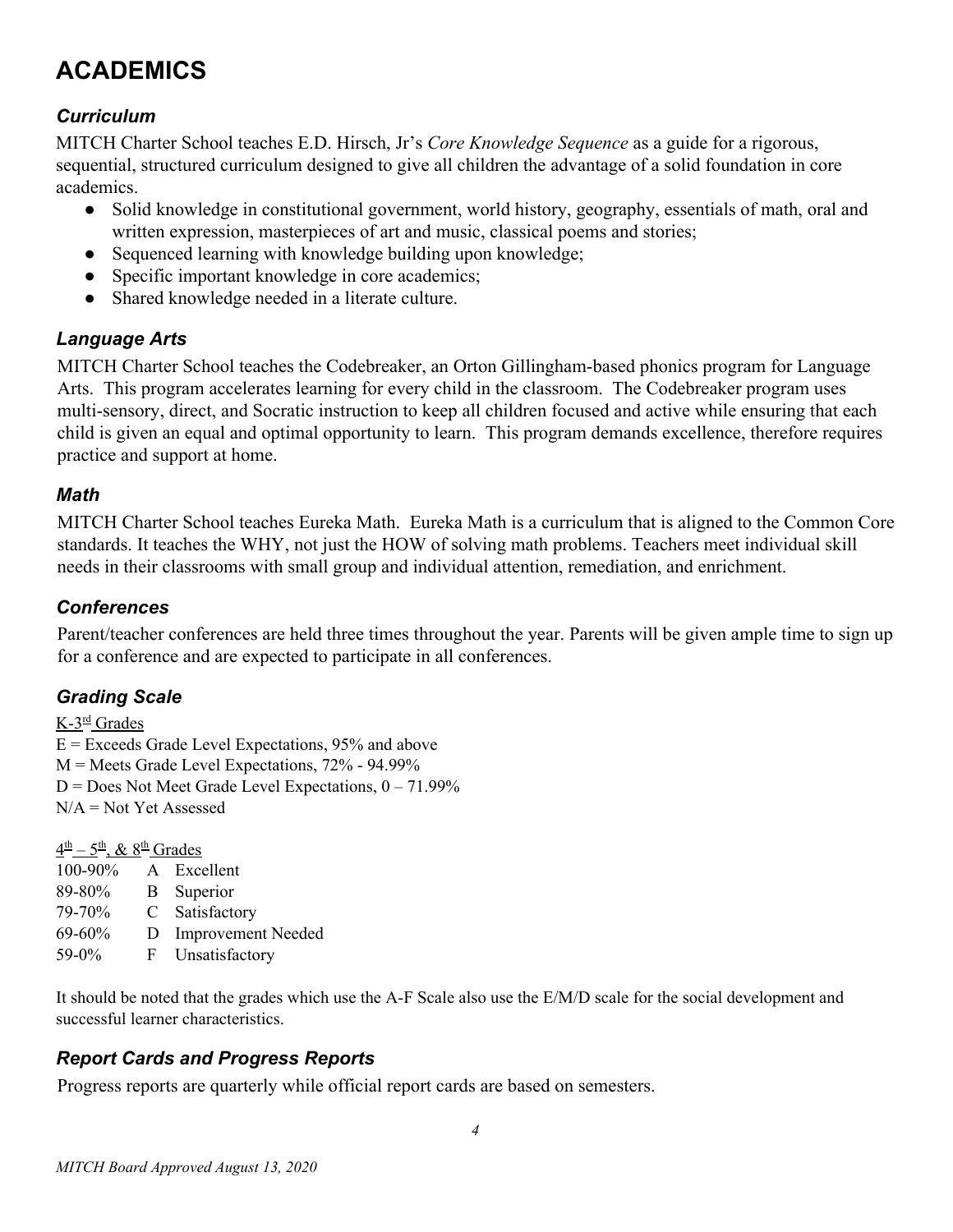#### *Homework*

MITCH students learn to work hard and to persevere if success is not immediate. Self-confidence is developed by tackling challenges just out of the student's reach. Students do not "guess" in the classroom but practice the skills necessary to think through a problem to determine the answer. And if a student doesn't know the answer, we encourage self-advocacy (which develops self-reliance) by asking for help. Getting it wrong at MITCH is okay if there is a determination to get it right the next time -- learning how to get back up and try again after failing is a critically important life-skill.

Therefore, completing class assignments and practicing new skills or concepts to the best of the student's ability is also an important skill and the opportunity to share homework with you helps to reinforce the development of critical thinking skills, self-advocacy, self-reliance, determination and perseverance. Most work which comes home will be the completion of an in-class assignment or tasks designed to reinforce a specific skill or concept taught directly in class; at times, there will be research or work on projects which must be completed at home. Any work completed at home but is forgotten or left at home on the due date is considered late; if it is brought to school after the start of the day, the work will be given to the teacher at the end of the day.

When a student is absent, missed school work is given to the student on the day the student returns to school. Missed work is not sent home the day of the absence. School work is not prepared nor provided to students in advance of planned absences. Students are allowed the same number of days absent, plus one day to hand in missed work for full credit. Teachers *may* accommodate extended illnesses with additional time to complete missed work.

During DL there is no separation between classwork and homework. Students will complete all assigned work at varying rates, and some may have to go beyond the 8:00-2:20 school day.

## *Positive Behavior Intervention and Support (P.B.I.S.)*

Basic Protocol: PBIS is designed to maintain consistency so that staff, students, and volunteers know what the behavioral expectations are for all students in any given environment. Teachers have the responsibility to know all the expectations and hold students responsible for meeting them. Teachers should explicitly teach these behaviors and reinforce them throughout the year.

# **CORE KNOWLEDGE EVENTS, FIELD TRIPS AND ACTIVITY FEES**

MITCH Charter School prepares the following year's operating budget in March and the budget is based on the number of students enrolled. Thus we require returning student confirmations in March with a deposit towards the activity fee for every student returning. Once we know how many students are returning for each grade level, we can proceed with the application lottery to fill vacancies and make reliable projections for the next year's enrollment. The non-refundable deposit is a \$100 commitment per returning student. The deposit is not an enrollment fee, but a commitment towards your child's field trips, Core Knowledge Events & Celebrations, as well as towards the purchase of consumable resources used in the classrooms, the gardens, Music, Art, and PE for the next year.

Requests for returning student confirmations will be sent out in March 2021. Confirmations are due along with a \$100 non-refundable deposit towards the activity fee. The deposit is per student, not per family, and will be credited to the family account. Without a signed confirmation and activity fee deposit, student seats will be open to the new student lottery held before spring break 2021.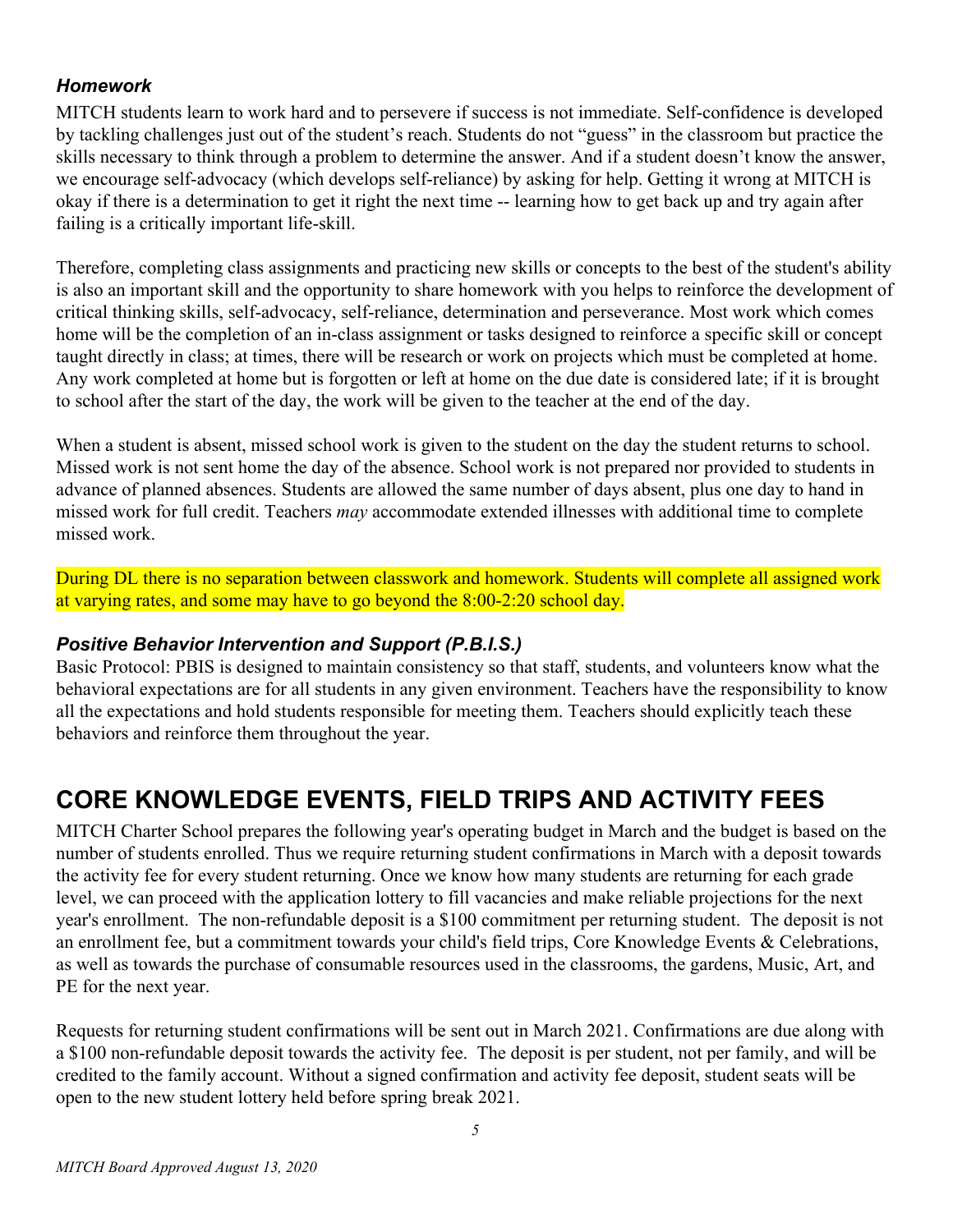Activity fees must be paid in full or a payment plan arranged by the first day of school. Fees for students who leave the school prior to the last day of school are not refunded. Any unused portion of the activity fees will go to the general fund at the end of the school year.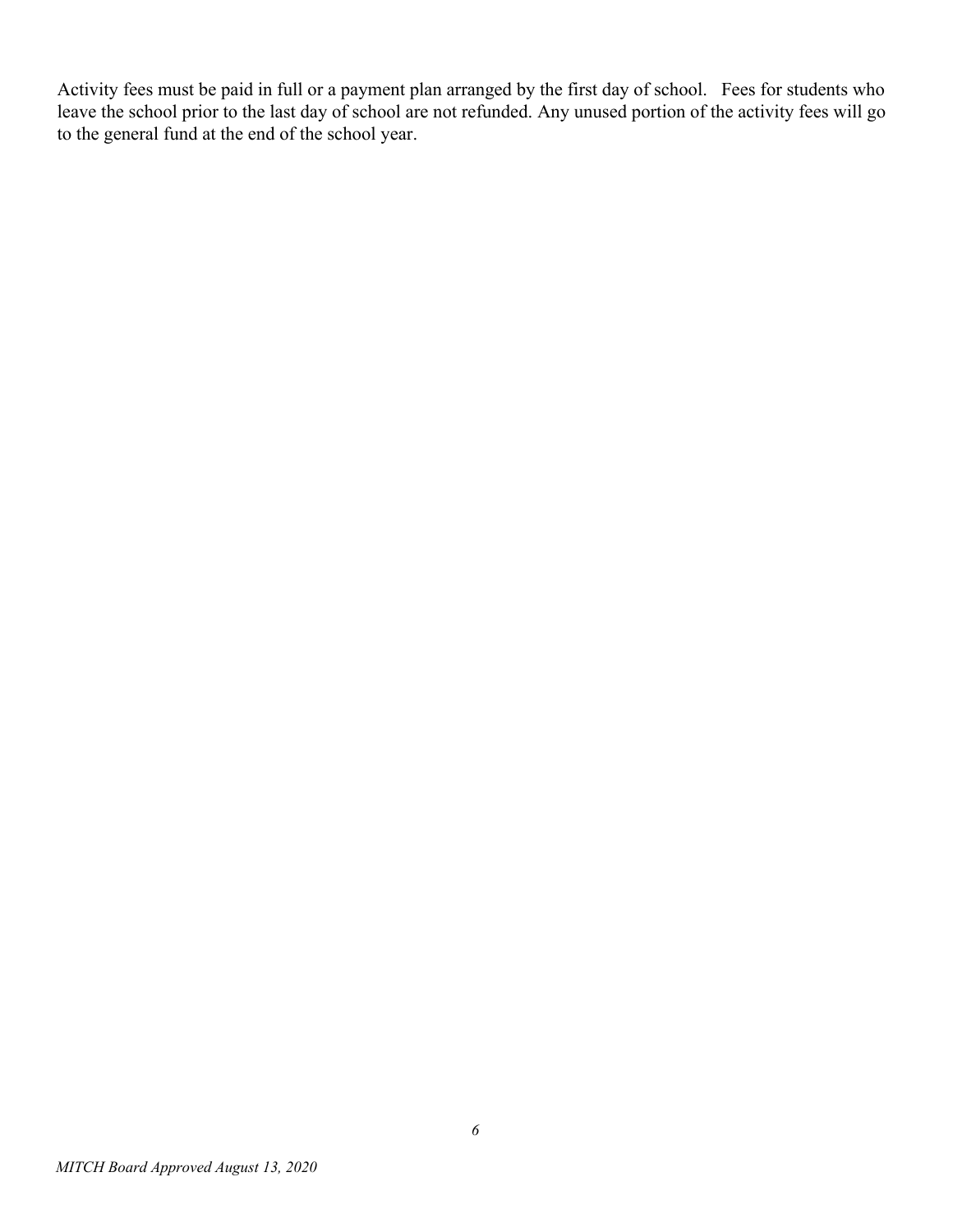# **STUDENT ATTENDANCE**

Consistent attendance is essential for academic success and progress, and the classroom activities are critical to the learning process. Absences from class may be approved for the following reasons:

- 1. Illness of the student;
- 2. Illness of an immediate family member when the student's presence at home is necessary;
- 3. Emergency situations that require the student's absence;
- 4. Field trips and school-approved activities;
- 5. Medical (dental) appointments. Confirmations of appointments are required;
- 6. Other reasons deemed appropriate by the public school administrator when satisfactory arrangements have been made in advance of the absence.

Attendance expectations

- Students are expected to arrive at school on-time and to stay the entire day.
- Parents are expected to **call or email the school office by 8 am** on the day of the student's absence, to give a reason for the absence and expected return time.
- Parents are expected to arrange health, dental, or other appointments outside school hours.
- Should a student miss school time for a health, dental, or other appointment, parents are expected to provide a note from the healthcare professional with the date and time of the appointment.
- Parents are expected to drop off and pick-up students at the designated times for carline and to not take their child out of class a few minutes early to avoid traffic.
- When a student misses school, all missed school work is given to the student on the day the student returns to school. Missed work is not sent home the day of the absence. School work is not prepared nor provided to students in advance of planned absences.
- Students are allowed the same number of days absent, plus one day to hand in missed work for full credit. Teachers *may* accommodate extended illnesses with additional time to complete missed work.
- Parents will receive a phone call from the Executive Director at the equivalent of eight  $\frac{1}{2}$ -day unexcused absences in a 4-week period (ORS 339.065)
- Parents will be contacted by the Washington County Truancy Court for chronic absenteeism.

Students arriving 30 minutes or more after the start of the day, leaving 30 minutes or more before the end of the day, or absent during the day for 30 minutes or more are marked absent for one half of the day.

Students absent for 10 consecutive days are withdrawn from the enrollment list and TTSD is notified; if the student would like to return they must submit an application following the lottery process for re-admission.

Any student who leaves school prior to the end of the day must be signed out through the school office by an approved guardian. Students must come to the office if not feeling well to contact parents; students may not use personal cell phones to notify parents during school hours.

The following is from ODE's website: For any Hybrid Instructional Model or Comprehensive Distance Learning, ODE is establishing the following definitions and guidance:

● Attendance includes both participation in class activities and interaction with a licensed or registered teacher during a school day or interactions with educational assistants, paraprofessionals, and TAPP family advocates through teacher-designed and facilitated processes.

• Interaction can be evidenced by any of the following or reasonable equivalents: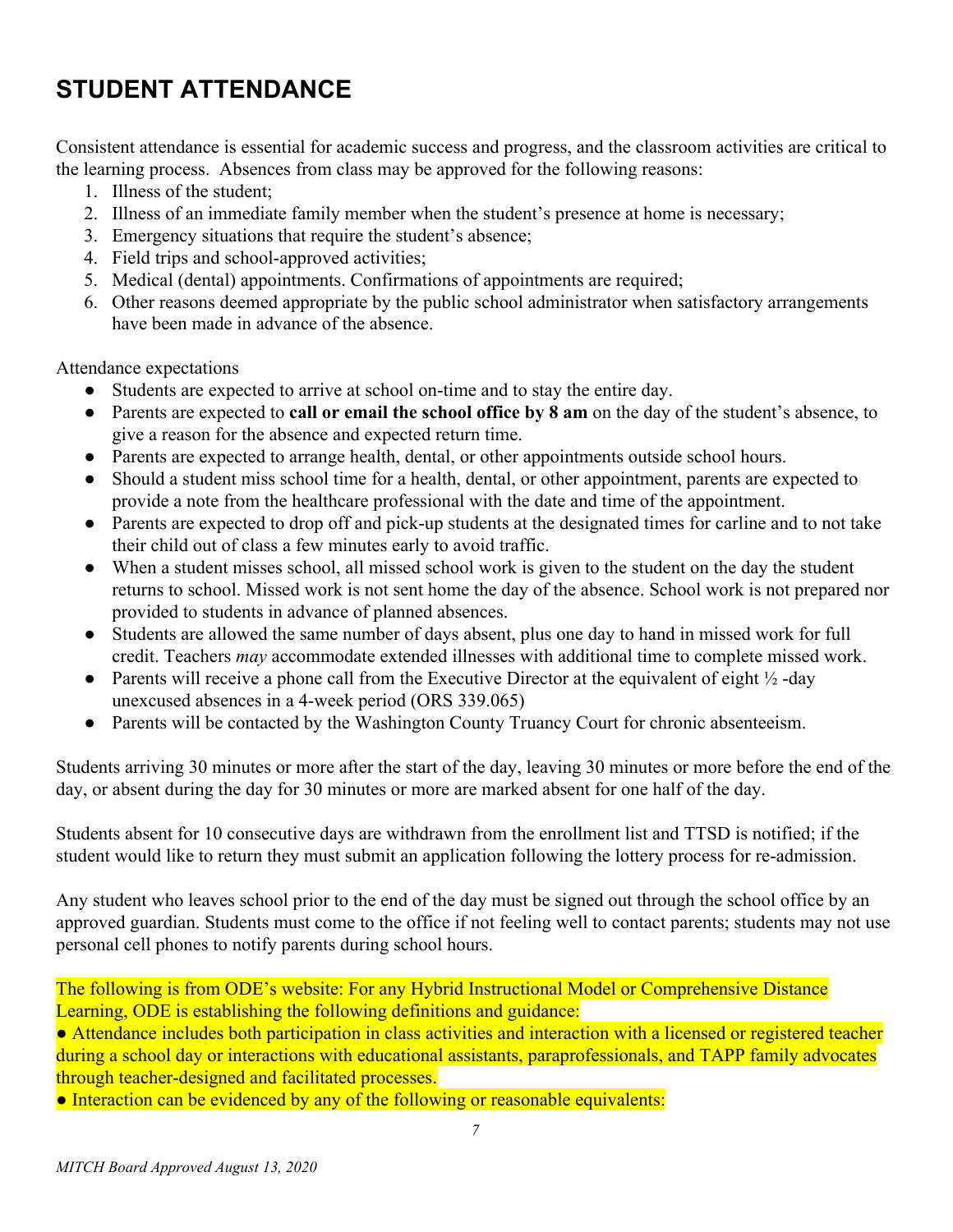o Participating in a video class;

o Communication from the student to the teacher via chat, text message, communication app or email; o A phone call between the teacher or educational assistants/paraprofessionals and the student, or, for younger students, with the parent or guardian of the student;

o Posting completed coursework to a learning management system or web-based platform or via email;

o Turning in completed coursework on a given day.

• When there is no evidence of student interaction during a 24-hour period surrounding a scheduled school day as described, students are reported as absent for the day (grades K-5/ selfcontained) or class (grades 6-12/ individual subject).

## *Punctuality*

Punctuality is a sign of self-respect, respect for teachers and fellow students. Habitual tardiness negatively impacts a student's academic and social success. Students arriving after 7:45am are considered tardy and a parent must sign the student in at the school office.

# **HEALTH AND SAFETY ISSUES**

#### *Student Illness*

To ensure a healthy environment at MITCH Charter School, please keep your child at home if he/she has any of the symptoms listed below. Should any of these symptoms occur during school hours, you will be called to pick up your child:

- Has a fever over 100.4 degrees Fahrenheit.
- Has diarrhea (more than one abnormally loose stool per day).
- Is vomiting.
- Has a severe cough.
- Has skin lesions, eye lesions, or rashes that are severe, weeping, or pus filled.
- Complains of a stiff neck and headache with one or more of the above symptoms listed above.
- Has head lice or nits with lice.

When a student has been excluded from school due to health reasons, the following are guidelines for re-admittance:

- **Fever**: 24 hours after temperature returns to normal (without the use of medication to drop temperature)
- **Diarrhea**: when diarrhea has stopped for 24 hours or with doctor's written statement that the diarrhea is due to a non-communicable cause
- **Vomiting**: when vomiting has stopped for 24 hours
- **Severe cough**: when cough has stopped for 24 hours or with doctor's written statement that the cough is due to a non-communicable cause
- **Eye Infection**: when infection is gone or after appropriate treatment(s) with doctor's written consent
- **Rash**: when rash is gone or if doctor gives written notice that the rash is non-communicable or after appropriate treatment(s), with the doctor's written consent
- **Chicken Pox**: when all pox are scabbed over (no new or open blisters are present) and other symptoms of illness are gone; usually 5-7 days
- **Head Lice**: parents are expected to make an aggressive attempt to remove lice and nits before the student returns to school and the student will be rechecked by the school office staff prior to returning to the classroom.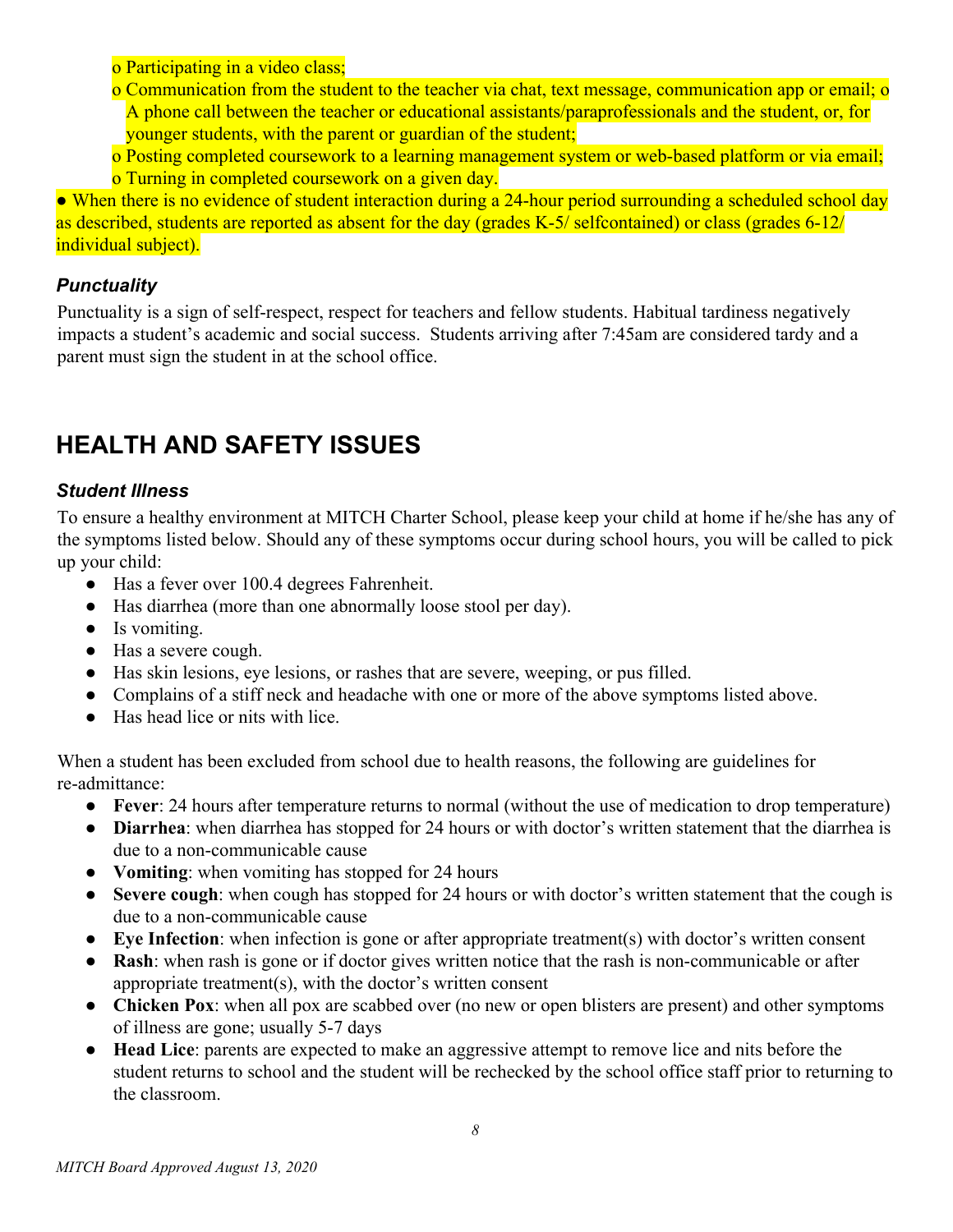If for any reason, you are concerned about your child's health, please contact your physician. If your child develops a communicable disease, please call MITCH Charter School so we can notify other parents that their child may have been exposed.

If a child becomes ill at school, we will call the parent/guardian, then emergency contacts if necessary, and keep the child secluded and monitored as necessary, until picked up.

Health related protocols specific to COVID-19 will be shared as we get closer to returning back to the school building.

#### *Food*

Each student must bring an adequate, healthy snack and lunch from home every day accompanied by a water bottle. Candy and/or carbonated beverages are not allowed as a part of the student's lunch or snack. Sharing food with other students is not allowed as a safety measure for those with allergies or other health concerns.

Core Knowledge events may include class celebrations with food provided by teachers and/or volunteers. Treats for celebrations such as Holidays and Birthdays are not allowed.

#### *Immunizations*

Current immunization records must be on file for your student by the first day of the school year.

#### *Distribution and Consumption of Medication*

Trained personnel are the only people at school who may dispense medications and will only be done so with written parental permission and physician dispensing directions. ALL medications must be held at the school office; teachers are not responsible for holding medications and students must not keep medications with their personal belongings.

#### *School Closure*

MITCH Charter School follows the Tigard Tualatin School District for school closure due to inclement weather. In the event of a school closure or delay, information will be accessible through the FlashAlert System. Closure information can also be accessed through major radio and television stations and at their websites. Closure information with the media will be listed as MITCH Charter School.

#### *Emergency Drills*

Regular emergency drills are held throughout the school year.

## *Outdoor Clothing*

Parents are responsible for providing their child with outdoor clothing for inclement or cold weather conditions to insure students are dressed appropriately for recess and other outdoor activities.

## *Transportation*

Transportation to and from school is provided by parents or by a parent-arranged carpool or via TTSD bus shuttle service. In order for the dropping off and picking up of students to run as smoothly and efficiently as possible, it is imperative that every driver follow the guidelines that govern the parking lot.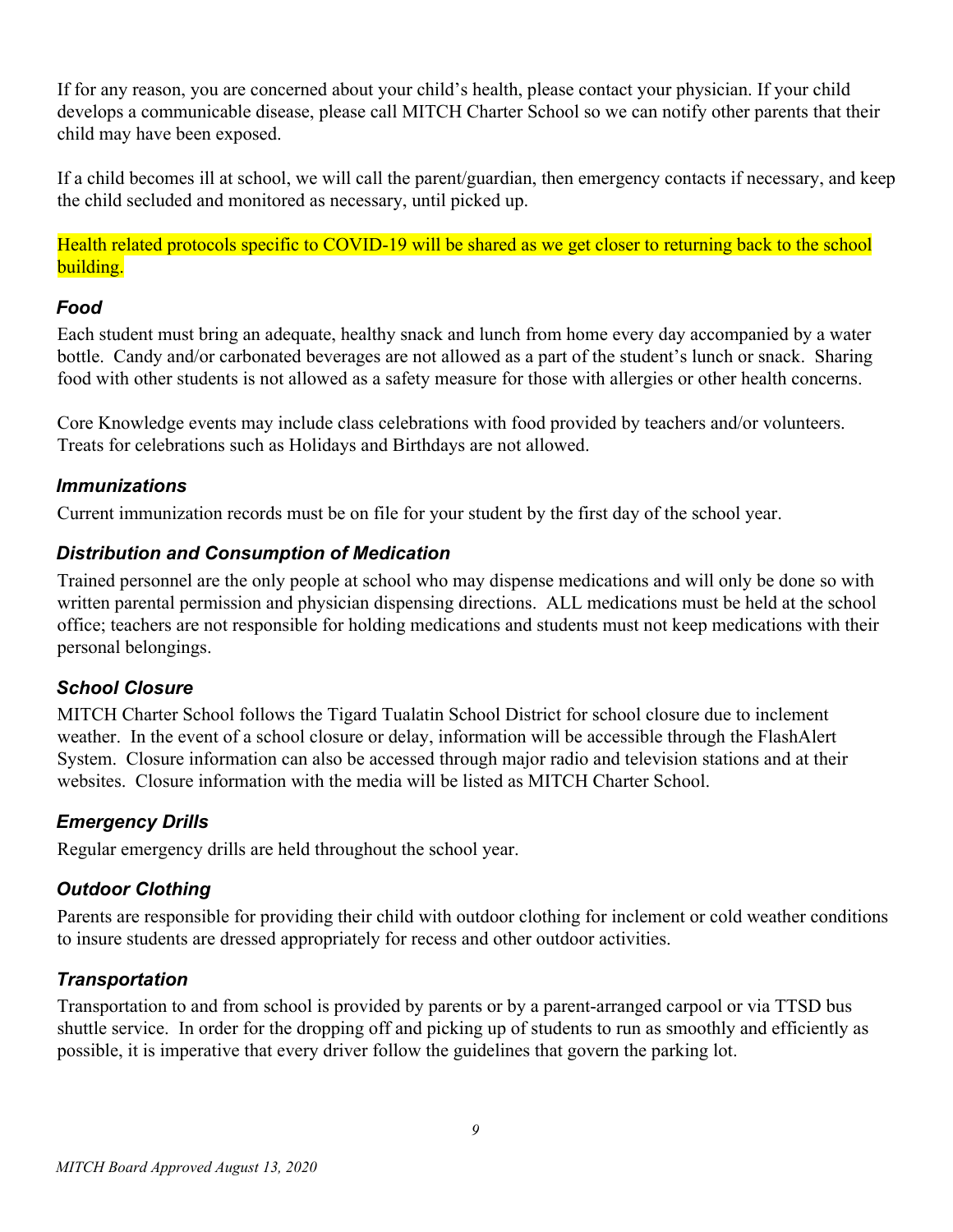All afterschool plans involving changes to the normal transportation routine for students must be communicated by email to the classroom teacher and the school office.

In accordance with the Tigard-Tualatin District regulations, the student must live within one mile of the school premise to walk or bike home from school. Parents must provide written permission in order for their child to either walk or bike from school. Students are expected to follow all road rules and laws, and bicycles, scooters, skateboards, roller-blades, etc. are not permitted in the school parking lot before, during, or after school.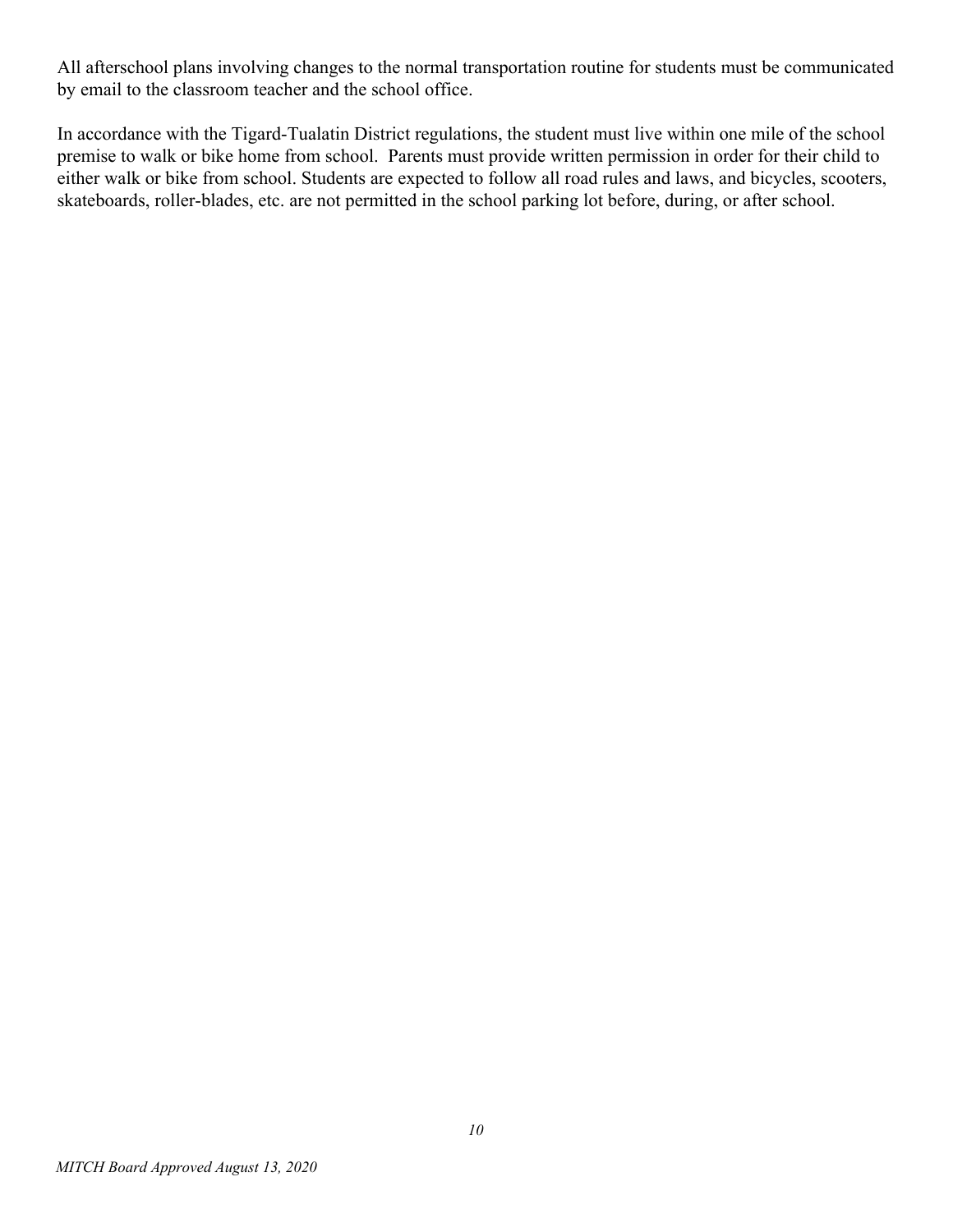# **CARLINE**

Lane Assignments only apply to PM Carline. You may choose your assigned lane for the morning but you do not have to. It is vital you only use your assigned lane for PM Carline.

# *AM Carline*

#### **Starts at 7:30 a.m.**

Morning carline -drop off begins at 7:30 a.m. every morning. Enter the MITCH parking lot from 90th Court, go past the front of the building and around the back. The cars will split into three lanes. In Lane 2 and 3 you must be the first car in line for your child to exit the car. We do not want children walking between cars or being released before you get to the front of the line. Lane 1 is an exception with an authorized volunteer on curbside aiding the students. as soon as your student is safely out of the vehicle you must put your thumb up  $\&$  keep it up until you are past the flagger. This signals the flagger you are ready to go and will move the lanes more quickly.

Carline is completed at 7:45 a.m. If you arrive at the school after 7:45 a.m., and there is no longer a flagger out front, you must park to walk your child into the office. You must always sign your child in when arriving after  $7.45$  a.m.

## *PM Carline*

#### **Starts at 2:35 p.m.**

You may not enter the parking lot until an official flagger flags you to move in to the lot, at 2:20 pm. Carline does not start until 2:35. There are children in the garden and participating in PE outside until 2:25.

You may not park in the cul-de-sac nor in our neighbors parking lots.

Each child must have their carline number memorized, and students second grade and below should attach their laminated card on their back packs so that the teachers can help them.

Please attach your carline number on the passenger visor so that it can be flipped down and the loaders can see the number from a distance. If you are in a carpool, place all the carline numbers on the passenger side of your car so they are visible. For carpools and/or playdates, the drivers should post all numbers for students being picked up but will still drive in their assigned lane.

Enter the MITCH parking lot from 90th Court. If in Lane 1, stay in the lane closest to the building. Lanes 2 and 3 must use the outside lane. The cars will split into three lanes (see map). Drive to your assigned lane. Stop at the loading zone line until you are flagged to enter the loading zone. When your car is loaded please remove your number and hold a thumb up. Please remain fully stopped until the entire lane is progressing. Keep your thumb in the air until you are past the flagger. This is vital to communicate with the flagger, in order to move you through the lanes as quickly as possible.

Once you have passed the flagger, continue moving very cautiously and slowly out of the parking lot, as our neighbors Northwest ESD may be loading small pre-school children at the same time. PM carline will seem a little slow at first. In a few days, it will smooth out and go more quickly. Please be patient, we do not have parking spaces to accommodate parking and walking in to pick up your students.

#### **Both AM and PM carline procedures are set up for the safety of all students as the highest priority.**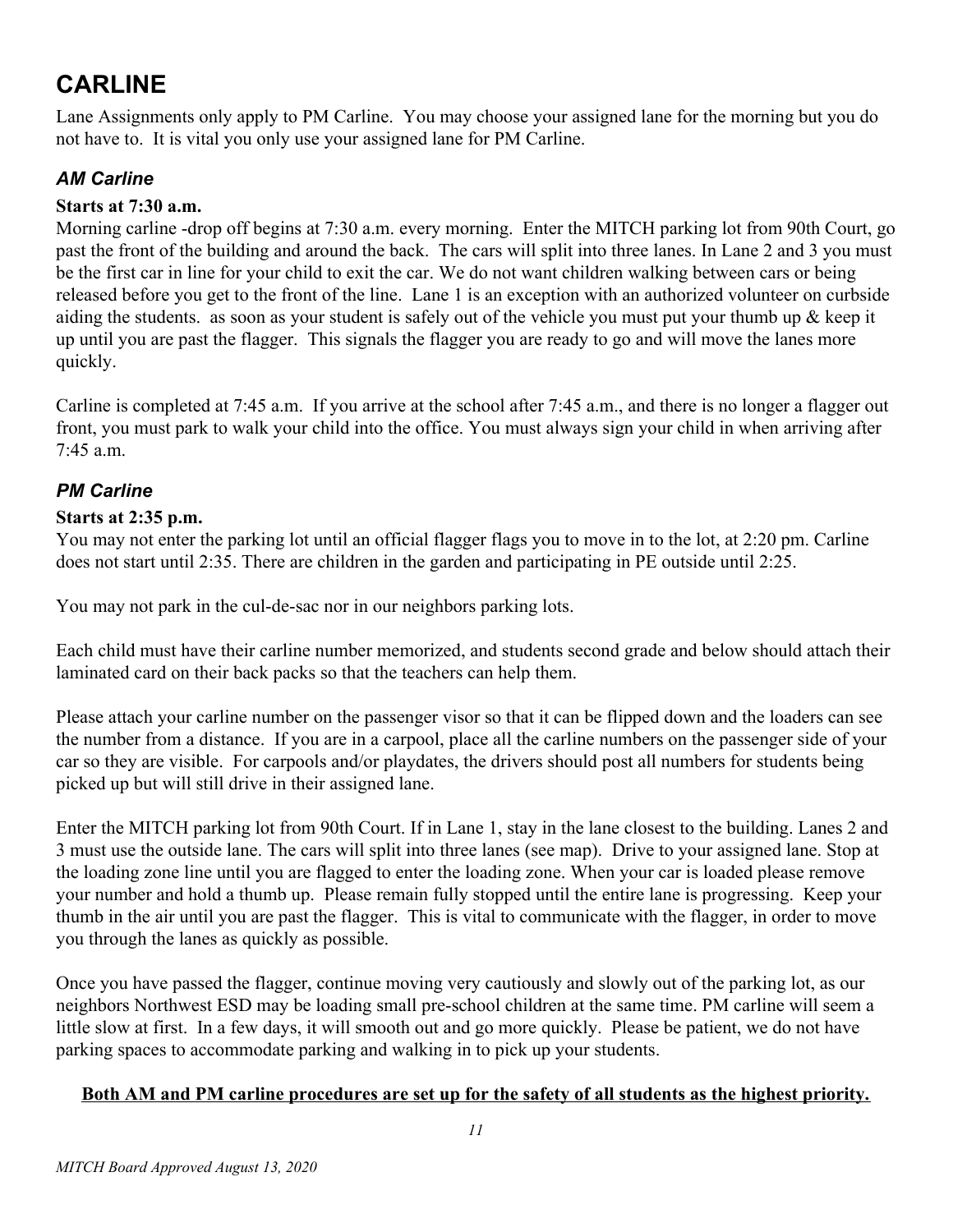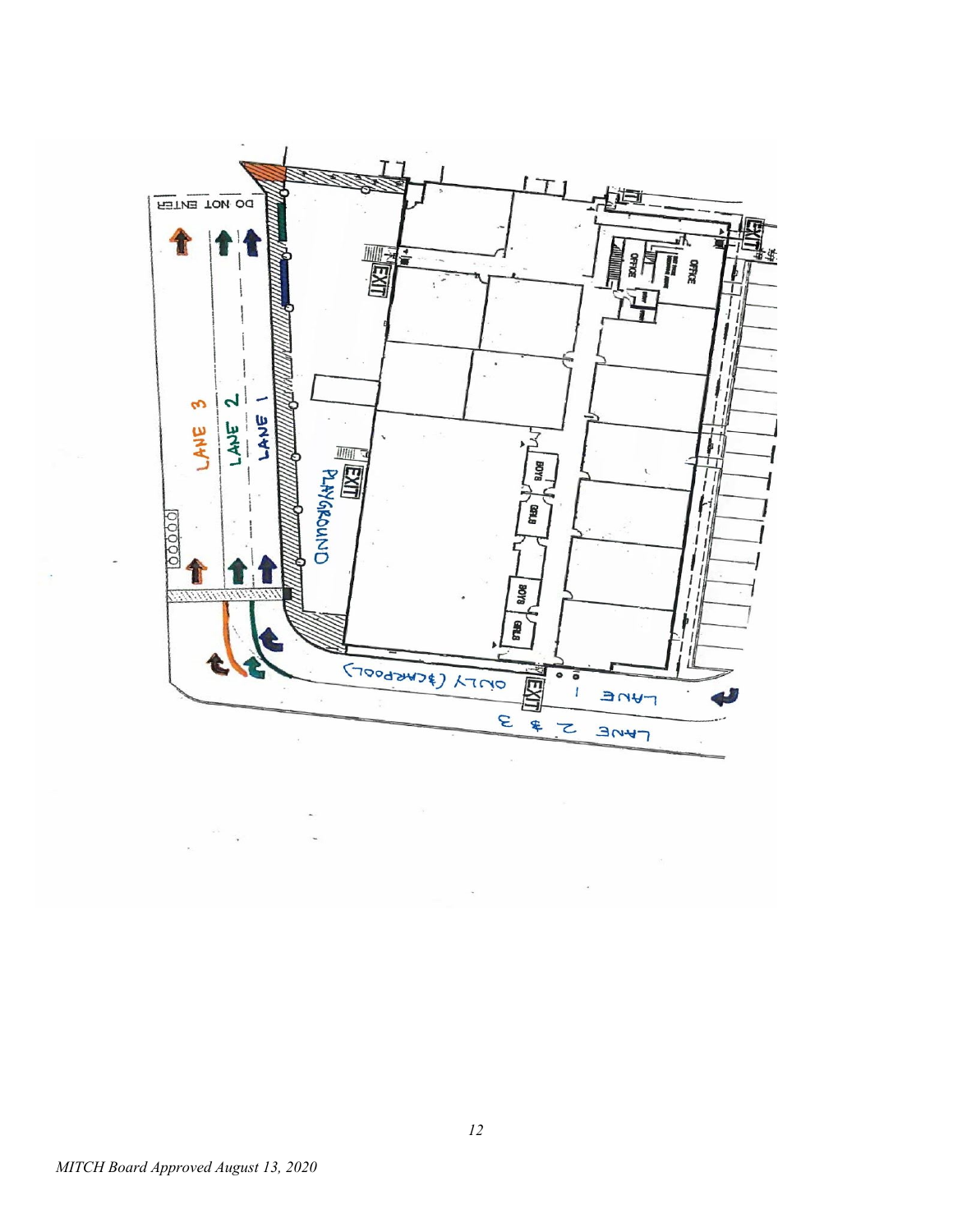# **SCHOOL LIFE**

#### **Responsible. Resourceful. Respectful. Safe.**

# *Codes of Conduct*

Teachers, staff, parents, visitors, and volunteers are expected to maintain the highest level of moral integrity, uphold and promote the goals of the school, and provide positive role models for the students. Students are expected to observe good order, diligence in study, and respect themselves, their classmates, and those in authority. Students should make positive contributions to the school community.

# *Partnership Expectations - Parents*

MITCH Charter School is a school of choice. The cornerstone of MITCH Charter School depends on parents who choose to make an investment by volunteering their time and resources, providing healthy lunches and snacks and homework assistance. Parents should be fully aware of the educational process in the classroom and supportive of their child's assignments to maximize the educational opportunities it affords. Parents should know their child's teacher and monitor their child's progress, grades, and behavior through on-going dialogue with the teacher and child. Parents must support their child's teacher and academic goals. Parents should be very careful about expressing negative opinions to their child about something that happened at school without first talking to the responsible adult. Respect at school is impossible if there is not respect for the school and the teacher at home.

#### *Parent Volunteers*

In order to help build community, the Board and staff encourage parents to participate in all school activities. You are vital to the success of our school! There are many ways in which you can support your student's education through volunteering to help out with special activities, fundraising, classroom help, and maintenance or outdoor work. Volunteers are required to complete a background check. When you volunteer, be sure to sign in and out of the school office.

## *Partnership Expectations - School*

The school is to be accountable for delivering quality education in a safe, nurturing, and learning environment. Standardized testing required by the State of Oregon in grades 3, 4, 5, and 8 is mandatory. Student progress will also be measured using assessments required by the Tigard-Tualatin School District such as DIBELS, CBM Math Fluency, MAZE, and DAZE. These tests help MITCH Charter School and the district keep track of each student's progress in reading and math. The teacher will collect work samples and provide on-going evaluation in each content area. The improvements and advancement of your child are conveyed through progress reports, parent teacher conferences, and informal communications. Our goal is to challenge each student to achieve his or her maximum potential, but we must all work together to achieve this end. Our classrooms are dedicated to nurture, motivate, and support the learning of each student.

# *Partnership Expectations - Faculty & Staff*

MITCH Charter School hires excellent teachers who genuinely care about the well-being and learning of each student. Our staff will strive for consistency and foster open lines of communication and accessibility with all parents. All staff members are governed by a set of policies and rules set forth by the MITCH Charter School Board.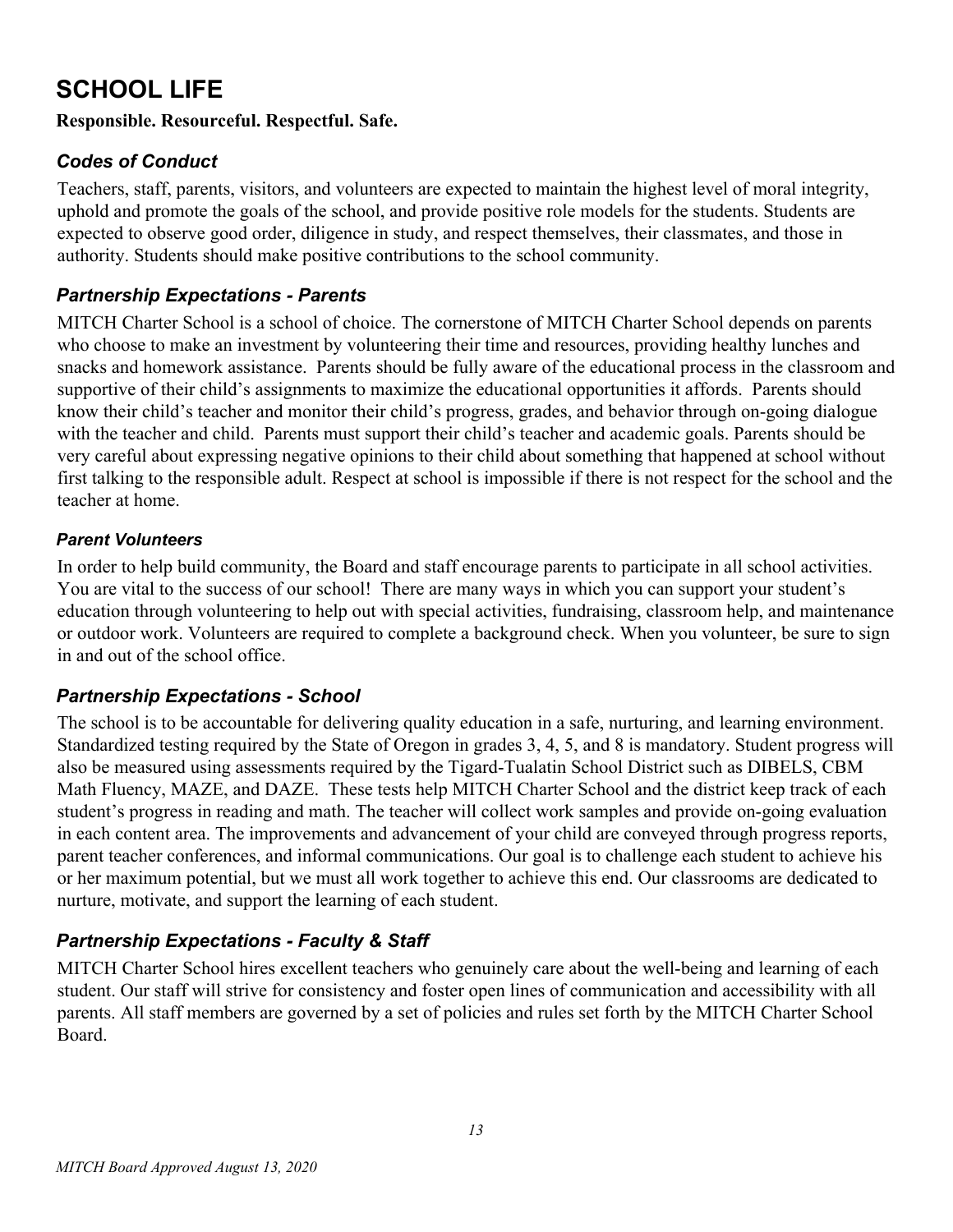#### *Partnership Expectations - Students*

Students are expected to come to school ready to learn (dressed appropriately, fed, and homework completed). Students are expected to be diligent in study, respectful, and make positive contributions in school. Students are expected to use self-discipline. This means learning to control their behavior, emotions, as well as being respectful, kind, and considerate at all times.

#### *Directory Information*

The following information shall be known as directory information: Parent Name, Student name, Address, Telephone number, and Email address

A parent may, by written notice to the school within 15 days of enrollment, prevent the school from publishing any or all directory information pertaining to their child.

If you move during the course of the year, please submit all pertinent information to the school office prior to the move so that we can maintain accurate contact records for the safety of your child.

#### *Technology and Electronic Communication*

MITCH students may utilize school computers at the teacher's and administration's discretion. Students may have access to the internet for educational purposes only. MITCH has a zero-tolerance policy for students utilizing school technology to access materials that are obscene, pornographic, contain explicit language, violence, discrimination, or advocate illegal activity. Students violating this policy will lose the privilege to access school computers for the remainder of the school year. Students are expected to notify a teacher immediately if they receive a message or access a website unknowingly that contains inappropriate material. Students should also notify a teacher immediately if they are aware of another student who is accessing inappropriate information on the computer. Students should not attempt to gain unauthorized access, disrupt the performance, or hack into any system or server. This includes sharing password and account information with someone else. Students should refrain from activities that might interfere with network performance such as downloading large files, streaming or watching online movies or television shows, and playing online interactive games.

During DL students will use a school issued Chromebook. It will have Go-Guardian monitoring software on it. Students are to care for the device and may be responsible for damages or loss.

#### *Personal Electronic Devices & Social Media*

Students' electronic devices including and not limited to cell phones, iPods, MP3 players, hand held gaming systems, hand held readers, smart watches, or any other device that allows internet access should never be seen, heard, or used at school unless an IEP stipulates. Students should keep their devices in their backpacks and turned off.

If a student is utilizing a device at school at any time, the device will be confiscated, and the student's parent will need to come to the school office to collect the device. MITCH Charter School will not be liable for personal electronic devices brought to school or school-sponsored activities. The school is not responsible for any electronic device that is lost, mislaid, stolen, damaged or destroyed.

Students may not access social media platforms using the school's equipment, while on school property or at school-sponsored activities unless the access is approved by a teacher or administrator. The school will not be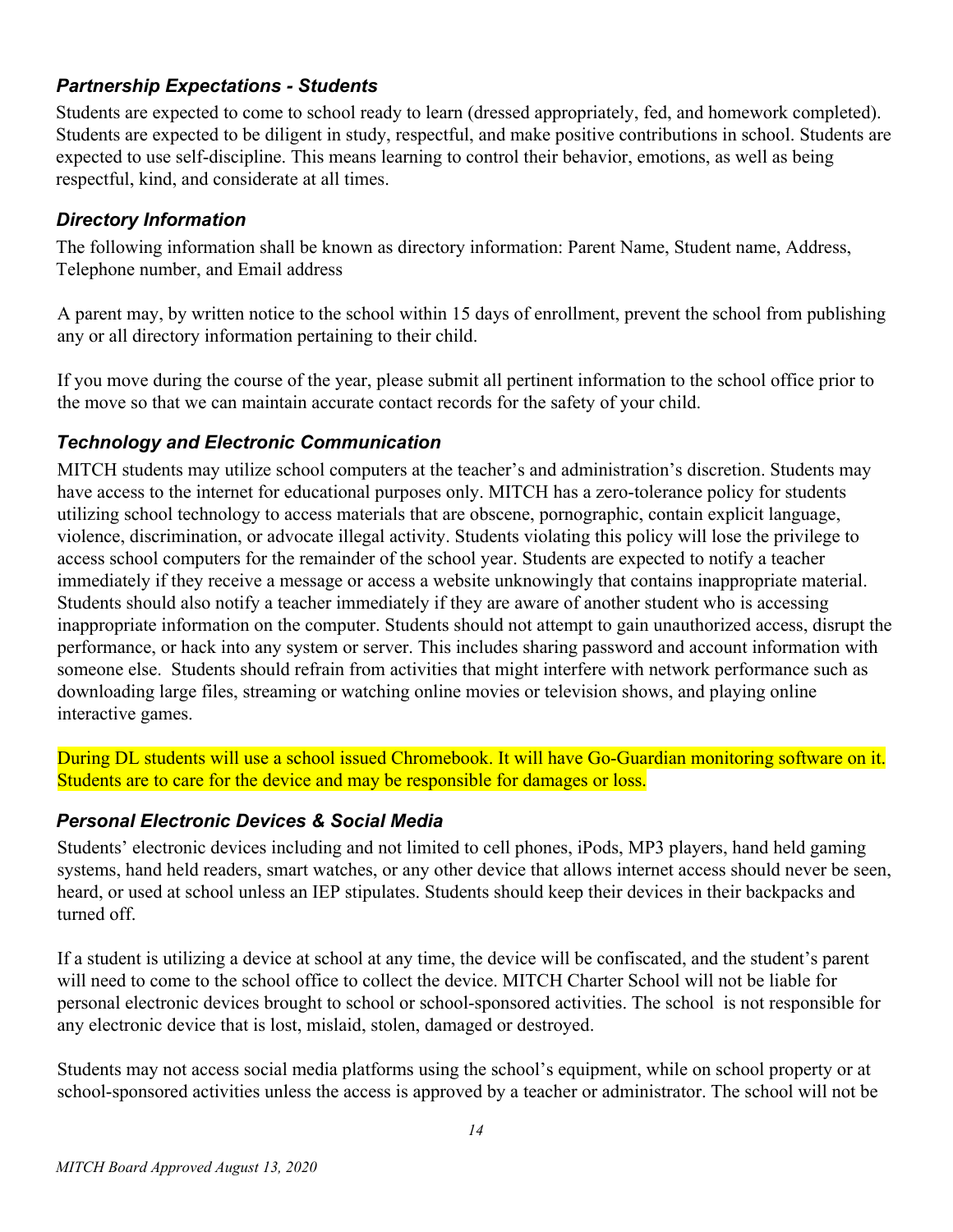liable for information or comments posted by students on social media platforms when the student is not engaged in school activities and not using school equipment.

.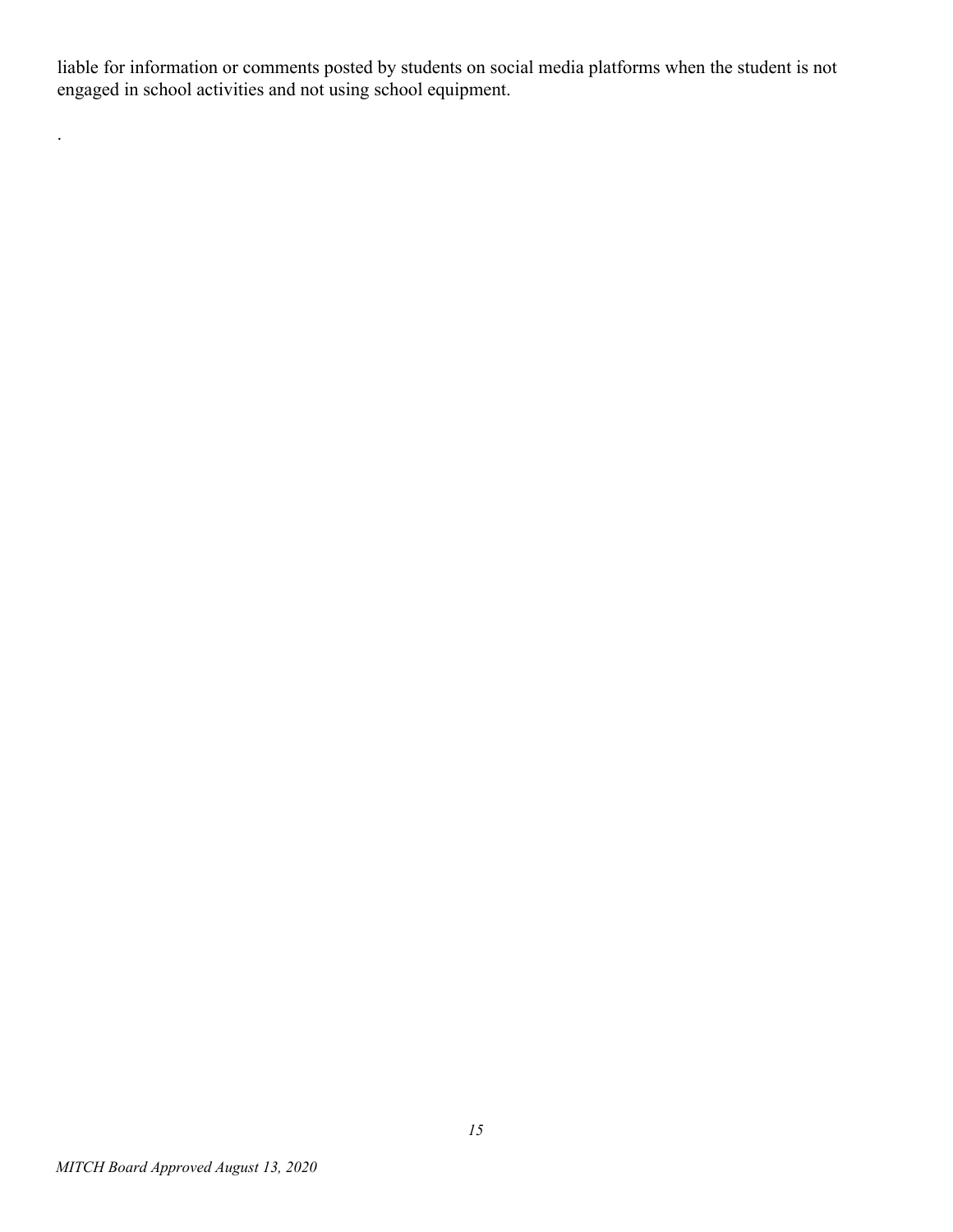## *UNIFORM GUIDELINES*

The purpose of the school uniform is to maintain a focus on learning in the classroom and develop a sense of student pride in and identification with MITCH Charter. An orderly learning environment requires students to maintain an appearance that reflects positively on the school and is consistent with standards of decency.

Requirements are as follows and will be enforced by staff:

- Correct uniform must be worn at all times by students. (See description below.)
- Parents are required to bring the proper uniform to school when a student is out of uniform.
- No ripped clothing

| <b>Uniform Description:</b>                                                                                                                                                                                                                                                                                                                                                                                                                                                            | <b>Examples:</b> |
|----------------------------------------------------------------------------------------------------------------------------------------------------------------------------------------------------------------------------------------------------------------------------------------------------------------------------------------------------------------------------------------------------------------------------------------------------------------------------------------|------------------|
| <b>TOP</b><br>Solid colored polo shirt, long or short sleeve. (Any solid color.) No logo or emblem. Navy<br>blue long-sleeve T-shirt may be worn under short sleeve polo.                                                                                                                                                                                                                                                                                                              |                  |
| <b>BOTTOM</b><br>Khaki or navy blue pants, shorts, skirts, skorts, jumpers, or polo dresses.<br>Skirt/jumpers require one of the following options underneath:<br>Navy blue leggings (leggings are slightly form-fitting, thick fabric bottoms that do not<br>have feet attached)<br>Cartwheel shorts with tights (tights are form fitting, thin fabric bottoms with feet)<br>$\bullet$<br>Cartwheel shorts with socks<br>$\bullet$<br>No specific requirements during DL<br>$\bullet$ |                  |
| <b>OUTERWEAR</b><br>Any outerwear worn inside must be one of the following:<br>Navy blue zip up hoodie sweatshirt<br>Navy blue open front cardigan<br>$\bullet$<br><b>MITCH branded sweatshirt</b><br>All fabric must be solid navy blue, any visible lining must be solid navy blue.                                                                                                                                                                                                  |                  |
| <b>PE</b><br>Solid navy blue athletic shorts or navy blue sweatpants (navy leggings may be worn<br>$\bullet$<br>under shorts)<br>MITCH PE shirt, navy blue long-sleeve T-shirt may be worn under PE shirt<br>$\bullet$<br>Sturdy athletic shoes                                                                                                                                                                                                                                        |                  |
| <b>SHOES</b><br>Closed toe, sturdy shoes and socks/tights required<br>Boots for Ag to be left at school                                                                                                                                                                                                                                                                                                                                                                                |                  |
| <b>FIELD TRIPS</b><br>Regular uniform; jeans allowed for outdoor activities along with a MITCH shirt or solid polo.                                                                                                                                                                                                                                                                                                                                                                    |                  |
| <b>FREE DRESS DAY</b><br>Common sense guidelines for school appropriate attire. Students will be asked to change if clothing is inappropriate,<br>distracting, etc.                                                                                                                                                                                                                                                                                                                    |                  |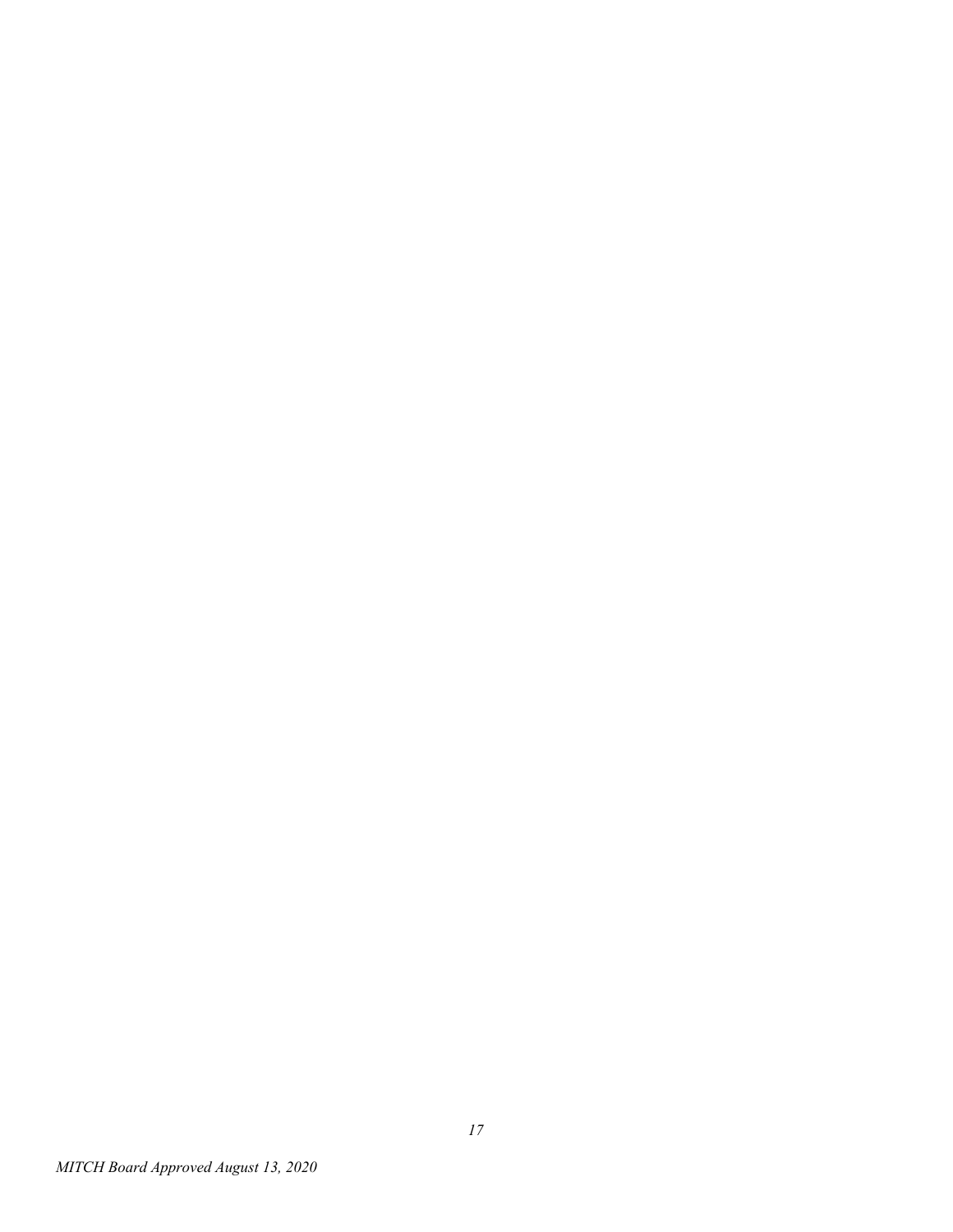# **MITCH PARENT SUPPORT ORGANIZATION (PSO)**

The primary purpose of the PSO is to solicit and accept contributions of funds, in-kind assistance, and to coordinate volunteer time and services to promote the welfare of the school and school community.

Voting membership in the PSO is open to all parents and guardians of students who are actively enrolled at MITCH. Membership is available without regard to race, color, creed, or national or ethnic origin. All members have the right to attend and participate in all meetings and activities of the PSO. The membership year is July 1<sup>st</sup> through June 30<sup>th</sup>. Members are accepted at any time.

If you have questions or would like to learn more, please email us at: mitchcharterpso $\omega$ gmail.com

# **STUDENT RECORDS**

The Education Amendments of 1974 provide that certain state and federal agencies may inspect student records without written consent but require that a record be maintained indicating specifically the legitimate educational or other interest that person, agency, or organization had in seeking this information. This statement is to become a permanent part of the record only for inspection by the parents or students more than 18 years old, and the school official responsible for the custody of such records

- 1. This is your notification that should your child enroll in another school or school system, an official transcript or copy of the permanent record will be sent to the school upon our receipt of notification of the child's enrollment in that institution. For a nominal fee, you may receive a copy of the record transfer.
- 2. Prior to your child's withdrawal from our district, you have a right to see your child's records, and a right to a hearing, should you wish to challenge the content of the records. There must be a two-day period between the time from the request and the hearing. The hearing must be held before your child leaves the district.
- 3. You may examine your child's student records or receive a copy of those records for 20 cents per page. You have a right to file a complaint with the Office of the Secretary of Education if you believe MITCH Charter School has failed to comply with the requirements of Public Law 93.380. Oregon schools maintain two types of study records: designated "progress records" and "behavior records." The Executive Director is the person in charge of the records at MITCH Charter School.

# **MITCH BOARD POLICY**

#### *Policies*

School policies are posted on the school's web page at *mcs.k12.or.us* at the About tab. Look for *Policies* at the bottom of the page.